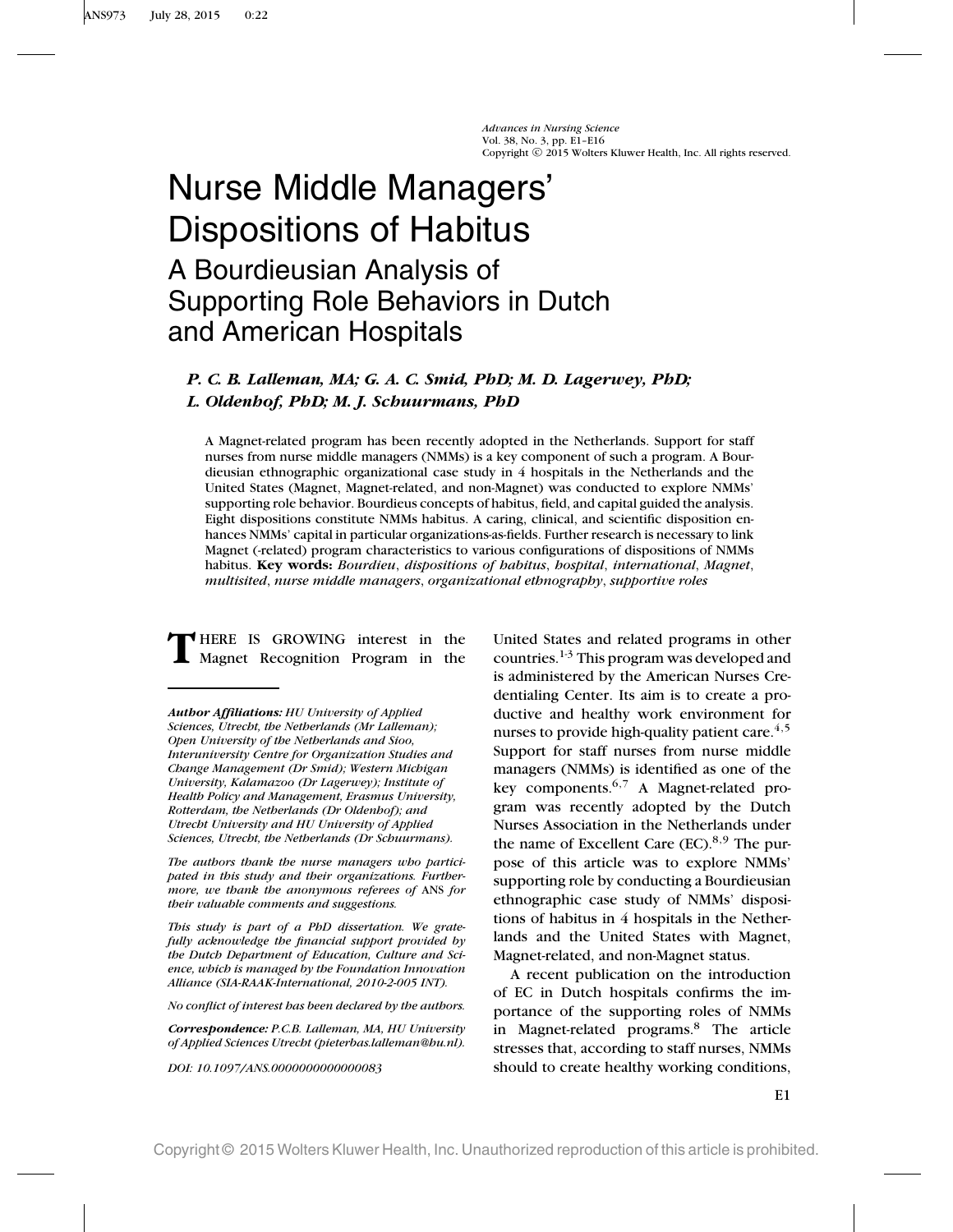consider team spirit and unity, address conflicts, and be visible and approachable.<sup>8</sup> A study by Kramer<sup>6</sup> concludes that what staff nurses desire and consider important is a NMM who demonstrates "caring" behavior by assisting them with their work. The literature mentions further supporting role behaviors, for example, being accessible and safe or "walking the talk."6,7

For NMMs, actual behavior in daily practice does not always match with these desired supportive roles.<sup>10</sup> Staff nurses regularly experience challenges with NMMs in shaping care that meets patients' expectations, whereas NMMs are tied to a system that emphasizes controlling costs.8 Many NMMs also feel torn between their clinical and managerial roles. $11-16$ 

Boundary-spanning behavior $17,18$  could help NMMs cope with these challenges because in their role as professional managers,<sup>19</sup> they can relate to both clinical and managerial worlds and span the boundaries between them.<sup>17</sup> Llewellyn<sup>20</sup> describes this as a hybrid role, using the metaphor of a "2-way window" that enables managers to mediate clinical and management expertise. Witman and colleagues<sup> $21$ </sup> ethnographic study, using Bourdieusian analysis, on the dispositions of habitus of health care professionals in leading positions in a Dutch University hospital, represents an example of this hybrid role. Witman demonstrates that applying Bourdieu's concepts of dispositions of habitus, field, and capital can improve our understanding of NMMs' supportive and boundary-spanning role behaviors.

## **BOURDIEU'S CONCEPTS: DISPOSITIONS OF HABITUS, FIELD, AND CAPITAL**

Bourdieu states that habitus is "history turned into nature," $22(p78)$  or an embodied history, internalized as a second nature.<sup>22(p56)</sup> He further states that habitus is a system of dispositions.<sup>22(p214)</sup> Dispositions are defined as durable, subconscious schemes of perception and appreciation that activate and guide practice. $23$ According to Bourdieu,  $2^{2(p214)}$  dispositions are the result of an organizing action, a way of being, a habitual state (especially of the body) and, in particular, a predisposition, tendency, propensity, or inclination. Dispositions of habitus generate a limited number of behavioral strategies. These strategies are manifested in certain visible patterns of behavior, manners, and beliefs: in practices. $24$ 

Bourdieu's concept of field refers to a social space with an internal logic.<sup>25</sup> In a field, there is always something at stake; there are struggles for positions and valuable resources or capital. Capital may be inherited through a position or acquired over time; it can be exchanged for other resources and has value within particular fields.<sup>26</sup> As Bourdieu argues, "capital does not exist and function except in relation to a field."<sup>27(p101)</sup> Building on Bour $d$ ieu, Vaughan<sup>28</sup> explains that an organizationas-field perspective represents an organization as a field nested in a larger professional field. For example, a hospital can be regarded as a nested organization-as-field with an internal logic of its own within the larger professional field of NMM practices. Nurse middle managers may acquire capital by being supportive of, visible to, and approachable by nurses,<sup>8</sup> but they may also acquire capital by controlling costs for higher management.<sup>8</sup> This example illustrates the challenges NMMs face in obtaining capital from both worlds and the importance of spanning boundaries between clinical and management worlds to create a healthy work environment.<sup>17</sup>

A few nursing studies have applied Bourdieu's concept of habitus.29-31 A limited number of studies describe dispositions such as a caring disposition<sup>32</sup> or a critical thinking disposition.33 There is a vast literature on the roles of caring and critical thinking in nursing practice, but none is addressing these themes using Bourdieu's concepts. There is, to our knowledge, no literature on nurses' dispositions of habitus in management positions. We are aware of one study on dispositions of habitus and managerial work in hospitals by Witman, but this is focused on physicians. $21$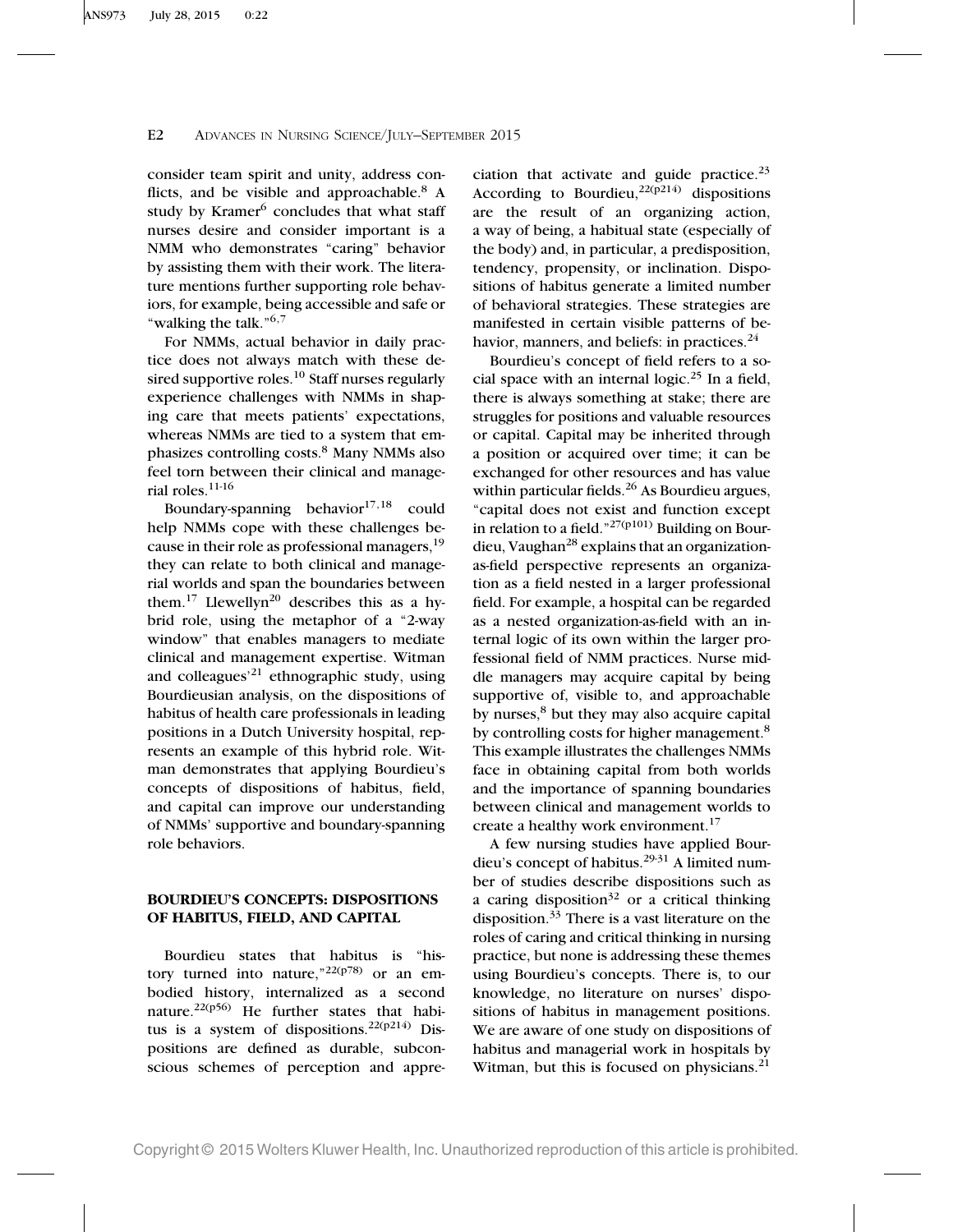We use the insights and knowledge from that study on health care professionals and managerial work to begin our research and address the following 2 central questions:

- 1. What are the main dispositions of NMMs' habitus as manifested in their daily practice?
- 2. To what extent do the dispositions of NMMs' habitus affect, through the attainment and distribution of capital, a supporting role in Magnet, Magnetrelated, and non-Magnet hospitals?

## **METHODS**

## **Research design**

A Bourdieusian<sup>22,28</sup> exploratory, multisited ethnographic organizational case study approach was applied to gain insight into the dispositions of NMMs' habitus.<sup>34,35</sup> Ethnography was used to describe the micro practices and complexity of NMMs' everyday work.

## **Selection of cases and ethical considerations**

A total of 16 NMMs from 4 different hospitals were recruited by purposeful sampling using the following criteria (Table 1):

*NMMs*: Being a registered nurse, having a middle management position in an adult care unit of an acute care hospital, and supervising a nursing unit of between 20 and 40 beds. We defined the middle management role as positioned between the work floor and higher management with first-line responsibilities regarding the supervision of care workers and the management of finances and quality of care.<sup>36</sup>

|  |  | Table 1. Key Characteristics of the Participants and Their Organizational Settings |  |  |  |  |  |
|--|--|------------------------------------------------------------------------------------|--|--|--|--|--|
|--|--|------------------------------------------------------------------------------------|--|--|--|--|--|

|          | NMM        |   | Ward<br>Gender Specialty Control Beds | Span of         |    | <b>Nursing</b><br><b>Level</b> | <b>Education Management Management</b><br>Training | <b>Years of</b><br><b>Experience</b> |
|----------|------------|---|---------------------------------------|-----------------|----|--------------------------------|----------------------------------------------------|--------------------------------------|
| Site 1   | Kim        | F | Surgical                              | 30              | 28 | RN                             | In company                                         | 15                                   |
|          | Pat        | F | Surgical                              | 28              | 28 | RN/BSN                         | None                                               | $\overline{2}$                       |
|          | Toni       | M | Medical                               | 38              | 36 | RN                             | In company                                         | 5                                    |
|          | Chris      | M | Medical                               | 28              | 26 | RN                             | In company                                         | 10                                   |
| Site 2   | Dana       | F | Surgical                              | 30              | 32 | RN/BSN                         | Postbachelor's                                     | 1                                    |
|          | Eli        | F | Surgical                              | 26 <sup>a</sup> | 24 | RN                             | In company                                         | 5                                    |
|          | Sal        | F | Mother                                | 40 <sup>a</sup> | 38 | <b>RN/MSH</b>                  | In company                                         | $\overline{2}$                       |
|          |            |   | and Child                             |                 |    |                                |                                                    |                                      |
|          | Sidney     | F | Medical                               | 26 <sup>a</sup> | 24 | RN/BSN                         | Postbachelor's                                     | 3                                    |
| Site 3   | Terry      | F | Medical                               | 30              | 26 | RN                             | In company                                         | 15                                   |
|          | Tracy      | F | Surgical                              | 30              | 26 | RN                             | In company                                         | 20                                   |
|          | Tyler      | F | Step-down<br><b>ICU</b>               | 24              | 28 | RN                             | In company                                         | 25                                   |
|          | <b>Vic</b> | F | Surgical                              |                 | 26 | RN                             | In company                                         | 20                                   |
| Site $4$ | Alex       | F | Medical                               | 34              | 24 | RN/MSN                         | In company                                         | 5                                    |
|          | Jamie      | F | Mother<br>and Child                   | 55              | 34 | RN/BSN                         | In company                                         | 10                                   |
|          | Jordan     | F | Medical/ICU                           | 52              | 34 | RN/BSN                         | In company                                         | 20                                   |
|          | Shawn      | F | Surgical                              | 35              | 24 | <b>RN/MSN</b>                  | In company                                         | 5                                    |

Abbreviations: BSN, bachelor of science in nursing; MSH, master of science in health; MSN, master of science in nursing; RN, associate's degree or diploma.

<sup>a</sup>Shared with the comanager.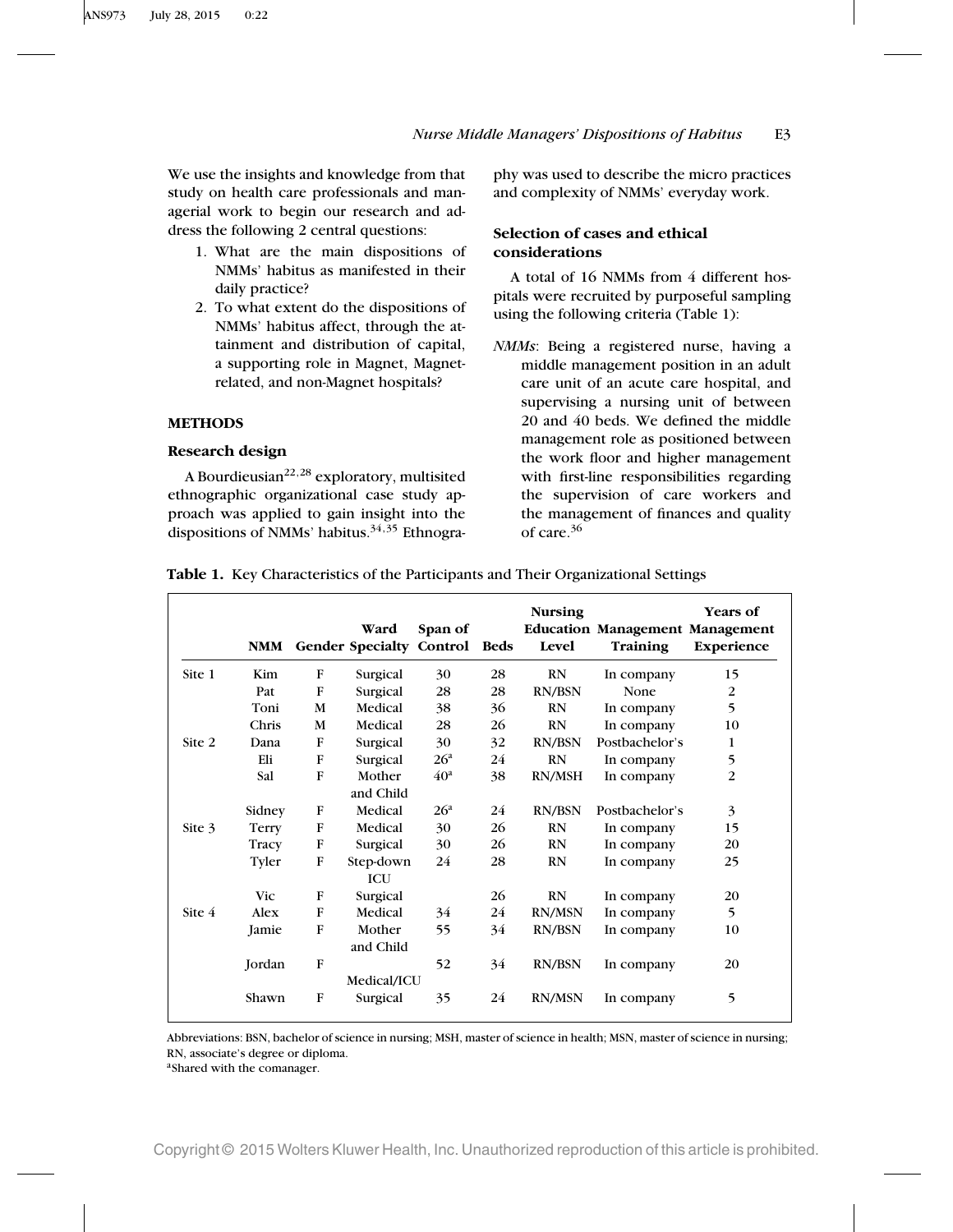*Hospitals*: Nonprofit midsized general and teaching hospitals, 2 in the Netherlands and 2 in the United States. Having Magnet, Magnet-related, or non-Magnet status allowed us to show variation between NMMs' dispositions of habitus, supportive role behavior, and the attainment and distribution of capital in the various hospitals as organizations-as-fields. A brief introduction of the 4 hospitals can be found in the boxes in the "Findings" section.

Consent differed at the Dutch and US hospitals because of national policies and the various means of accessing the sites. In the Netherlands, the formal institutional review approval was not required for this type of research; the higher management of both hospitals approved the study. In the United States, ethical approval was obtained from the institutional review boards of both participating hospitals and consent was obtained from each participating NMM.

Arrangements were made with contact persons in higher management, the innovation and performance improvement departments, and shared governance councils. We asked the contact persons at each organization to recruit the NMMs. Nurse middle managers who satisfied the inclusion criteria were eligible

for participation and invited by e-mail to participate in the study. These potential participants received a letter of invitation including a description of the study and its purpose. An interview followed that discussed the aims, design, and methodology of the study. Participation in the study was voluntary, and there was no disclosure of individual findings.

The participants were asked to inform their colleagues, staff nurses, and other hospital employees of the study to avoid confusion regarding the presence of the researcher and to protect nonparticipants. The participants and nonparticipants in the units could ask the researcher to leave the room or area at any time. The researcher did not enter patient rooms, and no identifiable patient information was recorded.

## **Data collection**

Nurse middle managers were shadowed<sup>37,38</sup> for 4 days each, leading to a total of approximately 560 observation hours over a period of 19 months in 2010 to 2012 (Table 2). The first author closely followed each of the 16 NMMs for an extended period of time.<sup>38</sup> During shadowing, the researcher focused on behaviors that might indicate the NMMs' dispositions of habitus, that is, subconscious schemes of

|                                        | <b>June 2010–May 2012</b>                                |                                                   |                                  |                                       |                                                                         |                                             |  |
|----------------------------------------|----------------------------------------------------------|---------------------------------------------------|----------------------------------|---------------------------------------|-------------------------------------------------------------------------|---------------------------------------------|--|
|                                        | <b>Phase 1: The Netherlands</b>                          |                                                   |                                  | <b>Phase 2: The United States</b>     |                                                                         |                                             |  |
| <b>Country Hospital</b>                | Site 1                                                   | Site 2                                            | Member<br>check NM<br>Site $1/2$ | Site 3                                | Site 4                                                                  | Member<br><b>Check NM</b><br>Site $1/2/3/4$ |  |
| Approx. hours<br>shadowing             | 150                                                      | 140                                               |                                  | 140                                   | 130                                                                     |                                             |  |
| Shadowing days                         | Kim: $4 da$<br>Pat: $6d^a$<br>Toni: $5d^a$<br>Chris: 4 d | Dana: 4 d<br>Eli: 4 d<br>Sal: $4d$<br>Sidney: 4 d |                                  | Terry: 4 d<br>Tracy: 4 d<br>Vic: $4d$ | Alex: $4d$<br>Jamie: 4 d<br>Tyler: $4 d$ Jordan: $3 d^b$<br>Shawn: $4d$ |                                             |  |
| Field notes pages A5<br>Audio in hours | 700<br>22                                                | 670<br>21                                         |                                  | 640<br>11                             | 480                                                                     |                                             |  |

| Table 2. Design and Data Sources |  |  |  |  |
|----------------------------------|--|--|--|--|
|----------------------------------|--|--|--|--|

aPilot shadowing to come to an optimum of shadow days.

bWhich included 1 double shift from 7 AM until midnight.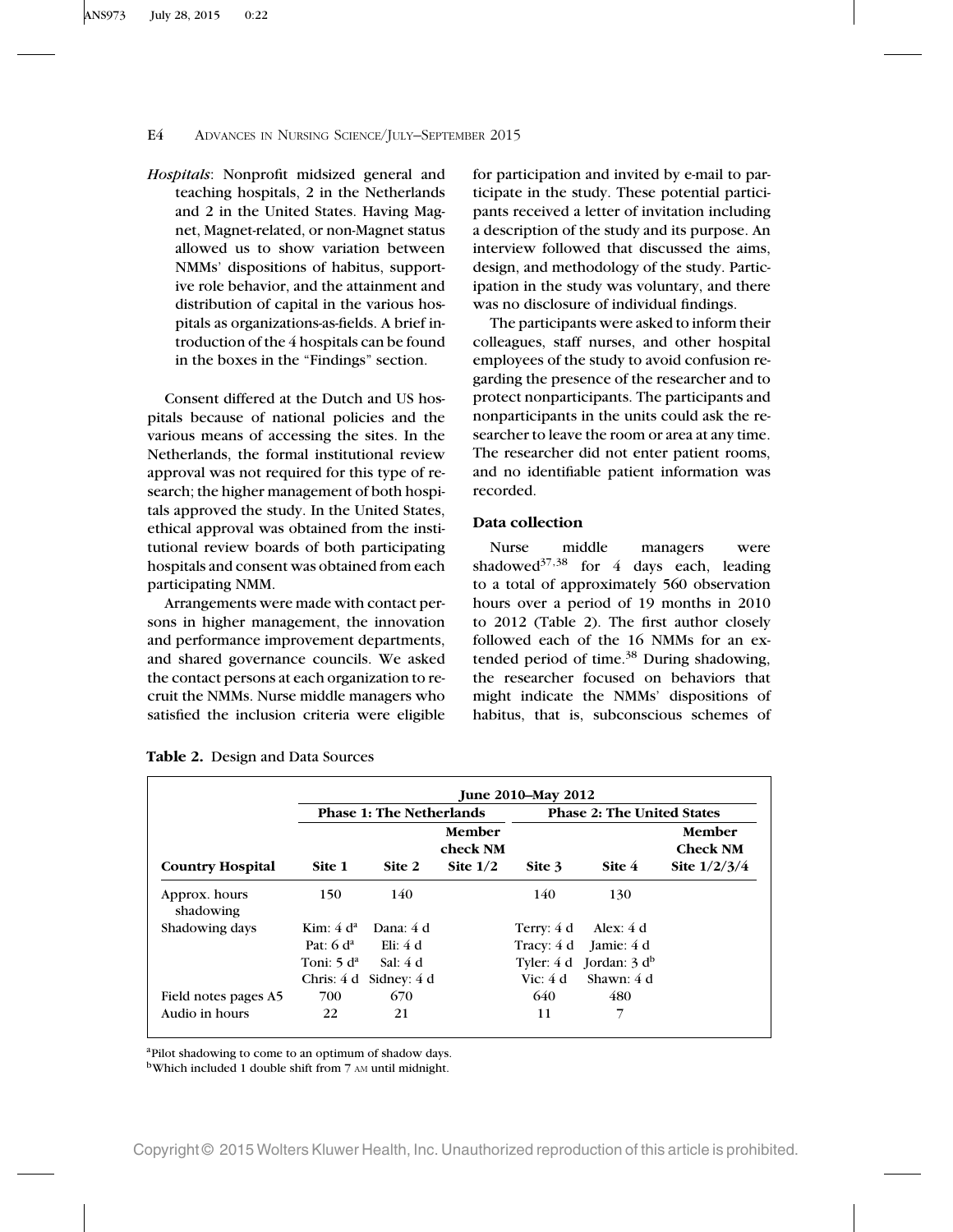perception and appreciation that activate and guide their practice. $23$  Behaviors and manners of the NMMs were observed. Throughout the shadowing period, questions were asked of participants that prompted a running commentary from the person being shadowed. Some of the questions were asked for clarification, such as what was being said on the other end of a phone call or what a departmental joke meant. Other questions were intended to reveal purpose, such as why a particular line of argument was pursued in a meeting or what the current operational priorities were.<sup>38</sup> Some questions led to semistructured interviews concerning beliefs regarding NMMs' roles and challenges in the hospitals. For example, we asked questions regarding what a regular workday consisted of and how NMMs balanced the clinical, caring, and administrative aspects of their roles. In a semistructured introduction interview, we learned about NMMs' previous careers and reasons for becoming nurse managers. A Livescribe Pulse Smartpen was used, which digitally stores handwritten field notes and audio fragments from both shadowing and interviews. The field notes and audio fragments were uploaded to a laptop computer with Nvivo  $10<sup>39</sup>$  a qualitative software analysis program that helped manage the large amount of data. A selection of the audio files was transcribed using this program. This approach provided the opportunity to refer to the fragments after the fieldwork was completed.

Finally, 2 interactive discussion group meetings were organized with the participating NMMs. These meetings were used as member checks to strengthen the validity of our findings. Preliminary findings were discussed, which helped assign meaning to the rich data $40$  and contribute to the triangulation of the observational data.

## **Data analysis**

After completing the fieldwork, we conducted a data analysis on the basis of inductive coding.<sup>41</sup> First, descriptive codes were developed: location codes, such as nursing station, office, or meeting outside the ward; interaction codes referring to actors with whom NMMs frequently spoke, such as nurses, colleagues, patients, or higher management, and codes on daily work and challenges. These codes helped us navigate the data set.

Next, we used an inductive approach. After reading and re-reading all field notes and transcriptions of audio files, we selected approximately 50 fragments from each hospital in which particular role behavior was manifested and could be geared toward dispositions of NMMs' habitus. We used the descriptions of dispositions previously identified by Witman et  $al$ ,<sup>21</sup> but we bracketed these dispositions to ensure that our analysis of the NMMs' dispositions of habitus remained independent and focused on NMMs' work. The dispositions described by Witman et al<sup>21</sup> sensitized our analysis but allowed sufficient room for tailoring and for NMMs' new, emerging dispositions. These fragments were entered into tables, and for each fragment in the table, we asked whether a disposition manifested itself and whether capital was gained or lost. We clustered the fragments, leading to a set of 8 dispositions of NMMs' habitus.

## **FINDINGS**

In NMMs' daily work, various dispositions are simultaneously at play. Eight dispositions constitute NMMs' habitus. To answer the first research question, we constructed Table 3, which describes these 8 dispositions and their schemes of perception, strategies, and manifestations together with typical examples from the various sites.

In understanding the practice of NMMs, it is also important to address the dynamics between the various dispositions in action and the distribution of capital at the 4 hospitals employing an organization-as-field perspective. Therefore, in the next section, we demonstrate that various dispositions were valued differently at the 4 sites and that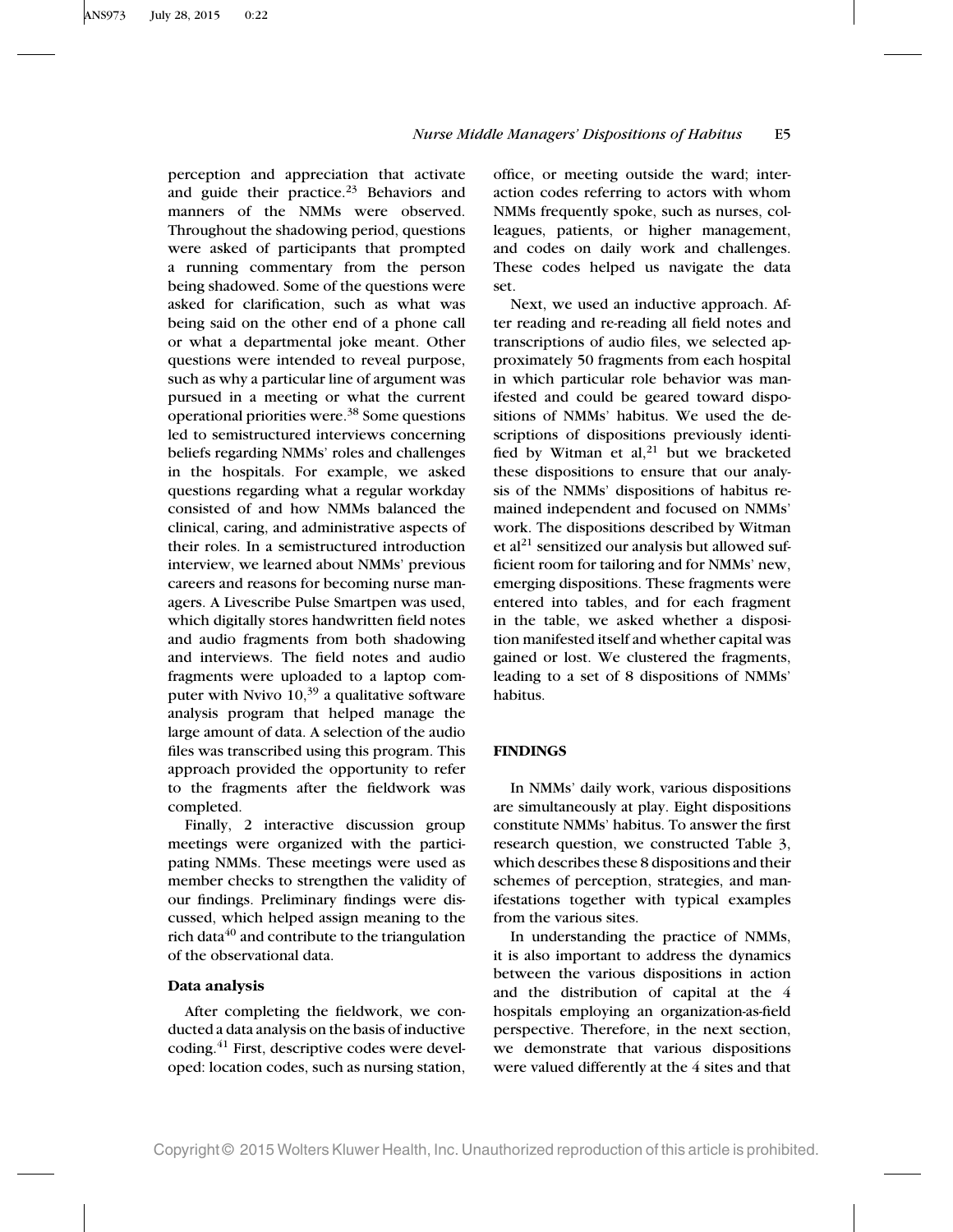| <b>Descriptions of Dispositions</b>                                                                                                                                                                                                                                                                                                                                                                                                                                                                                    | <b>Examples From Field Notes</b>                                                                                                                                                                                                                                                                                                                                                                                                                                                                                                                                                                                                                                                                                                                                        |
|------------------------------------------------------------------------------------------------------------------------------------------------------------------------------------------------------------------------------------------------------------------------------------------------------------------------------------------------------------------------------------------------------------------------------------------------------------------------------------------------------------------------|-------------------------------------------------------------------------------------------------------------------------------------------------------------------------------------------------------------------------------------------------------------------------------------------------------------------------------------------------------------------------------------------------------------------------------------------------------------------------------------------------------------------------------------------------------------------------------------------------------------------------------------------------------------------------------------------------------------------------------------------------------------------------|
| Through a caring disposition, nurse middle<br>managers (NMMs) see patients as individuals<br>who require care and attention. The<br>corresponding strategies include answering<br>the call for help of the other in the here and<br>now; ad hoc, reactive reactions; and quick<br>judgment. The caring disposition manifests<br>itself by scanning the environment for calls<br>for help. Excelling in the caring disposition<br>provides capital that is based on taking care<br>of and paying attention to patients. | This disposition is shown during patient<br>rounds at the bedside with the physicians<br>and nurses. During rounds, Pat stays in the<br>background and scans the surroundings. She<br>sees that the patient's hearing aid is not<br>working properly. It was loudly beeping. Pat<br>quickly helps the patient who was fiddling<br>with his hearing aid. The physician keeps on<br>talking. By the time Pat has the hearing aid<br>in place, the physician turns around to walk<br>to the next patient. Pat whispers a short<br>summary of the physician's update in the<br>patient's ear. Then, she quickly follows the<br>small procession to the next patient. [Pat<br>field book 2/ page 108]                                                                        |
| Through a clinical disposition, NMMs see<br>individuals as patients. The corresponding<br>strategies include the search for the<br>symptoms and causes for the conditions<br>observed. The clinical disposition manifests<br>itself by seeing patients, diagnosing their<br>care needs and knowing their conditions.<br>Excelling in this disposition provides capital                                                                                                                                                 | This disposition becomes evident while<br>standing at the nursing station during a<br>hectic morning shift. The typical position of<br>Tracy: arms crossed, silently watching what<br>goes on, and sometimes asking questions,<br>mostly clinical questions, sometimes<br>procedural. Tracy follows a nurse into a<br>patient's room, looks at the patient and                                                                                                                                                                                                                                                                                                                                                                                                          |
| that is based on having and using clinical<br>expertise.                                                                                                                                                                                                                                                                                                                                                                                                                                                               | whispers to the nurse: "he seems to be more<br>and more dependent, but we need to find<br>out why his condition is getting worse."<br>Tracy introduces herself to the patient: "My<br>name is Tracy. I am one of the nurses"<br>She looks at the patient's feet and asks the<br>clerk to come because she speaks Spanish,<br>like the patient. [Tracy 11/124]                                                                                                                                                                                                                                                                                                                                                                                                           |
| A collegial disposition refers to NMMs<br>ensuring a positive team dynamic. The<br>corresponding strategies include being<br>friendly to team members and taking care of<br>other colleagues. This disposition manifests<br>itself by giving attention to members of the<br>team, encouraging feedback and tacitly<br>knowing other individuals' needs. Excelling<br>in this disposition provides capital that is<br>based on being collegial and preserving a<br>friendly atmosphere.                                 | We meet Toni at the beginning of his work<br>day. Toni is also in charge of an 8-"bed" day<br>care for oncology patients. Two of his<br>nurses are assigned to day care: one is<br>pregnant, and the other does not feel well.<br>Toni: "We have to give those ladies some<br>extra attention today" [Toni 3/66]. Giving<br>attention to and taking care of colleagues are<br>important, but they also create frictions and<br>complications. Eli reflects on the dynamics<br>of her team: "It is about taking care of each<br>other, being nice without having to ask<br>what is needed. This makes it extra<br>complicated. Everybody 'thinks' for the<br>other, does not ask or gives feedback nor<br>explicate what is needed." [Eli 7/138]<br>( <i>continues</i> ) |

# **Table 3.** Nurse Middle Managers Dispositions of Habitus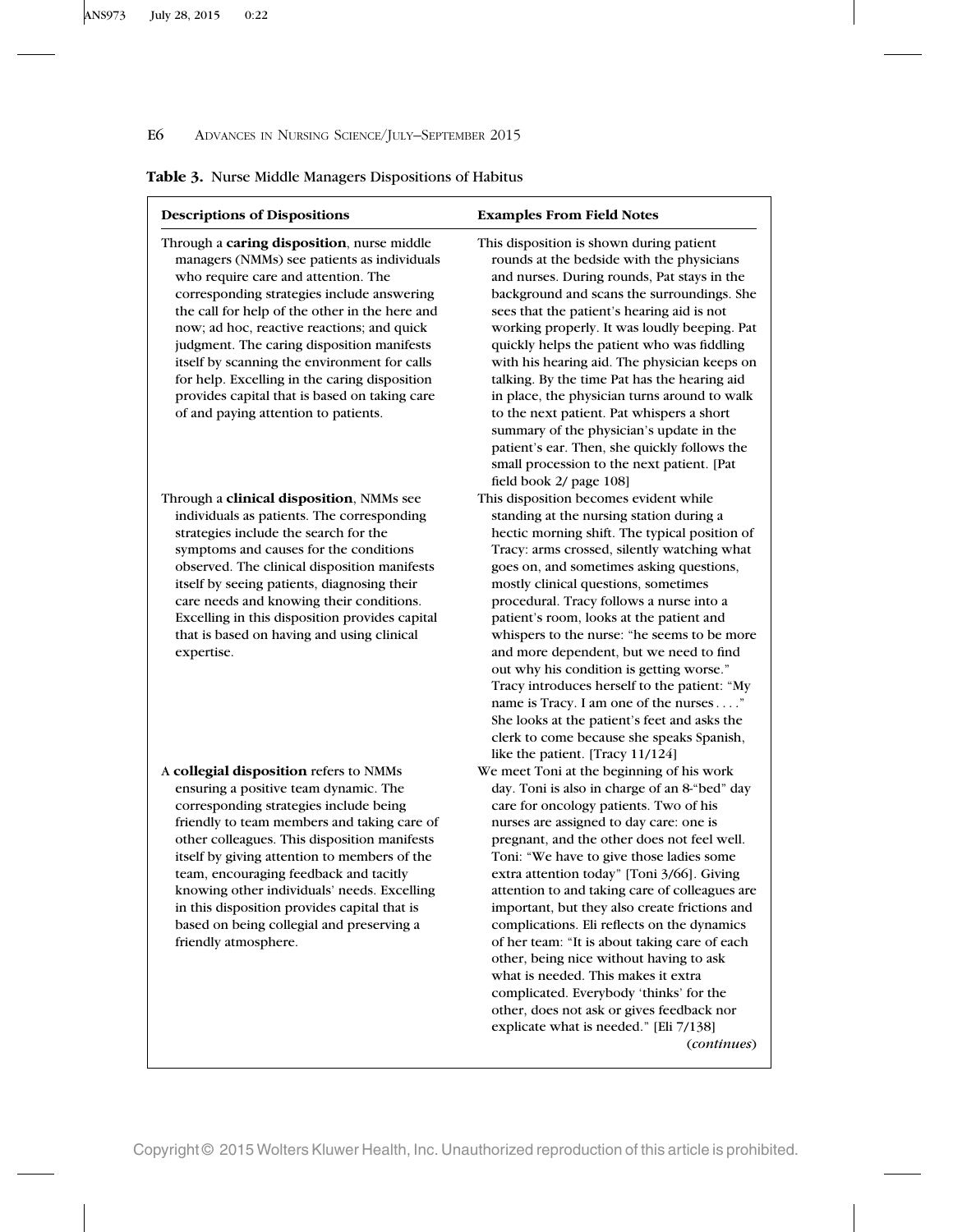| <b>Descriptions of Dispositions</b>                                                                                                                                                                                                                                                                                                                                                                                                                                                                                                                                                                                                                   | <b>Examples From Field Notes</b>                                                                                                                                                                                                                                                                                                                                                                                                                                                                                                                                                                                                                                                                                                                                                                                                                                                                                                                                                                                       |
|-------------------------------------------------------------------------------------------------------------------------------------------------------------------------------------------------------------------------------------------------------------------------------------------------------------------------------------------------------------------------------------------------------------------------------------------------------------------------------------------------------------------------------------------------------------------------------------------------------------------------------------------------------|------------------------------------------------------------------------------------------------------------------------------------------------------------------------------------------------------------------------------------------------------------------------------------------------------------------------------------------------------------------------------------------------------------------------------------------------------------------------------------------------------------------------------------------------------------------------------------------------------------------------------------------------------------------------------------------------------------------------------------------------------------------------------------------------------------------------------------------------------------------------------------------------------------------------------------------------------------------------------------------------------------------------|
| Through a teaching disposition, NMMs see<br>themselves as tutors or mentors. The<br>corresponding strategies include creating<br>moments for coaching, instructing, and<br>learning. It manifests itself through teaching<br>or instructing both patients and colleagues.<br>Excelling in this disposition provides capital<br>that is based on sharing knowledge and<br>teaching others.                                                                                                                                                                                                                                                             | As always, Pat starts at the nursing station,<br>listening to the handover from the night to<br>day shifts. Today, they are short of staff, so<br>she will coach one of the senior-level<br>nursing bachelor's students. Pat: "I will read<br>a report with you. We are short of staff." Pat<br>asks questions about the patients, their<br>parameters, and conditions. She asks the<br>student to plan the care. First, they will give<br>medication and then wash the patient and<br>dress the wounds. After the student heads<br>off, Pat checks the turnover on the<br>whiteboard and walks to her office<br>[Pat 2/26]. In the next fragment, Jamie<br>emphasizes the importance of teaching in<br>relation to patient care. Jamie talks with her<br>nursing staff about the higher unexplained<br>death rates of infants: "We are missing a lot<br>of teaching. We have to remind ourselves<br>how important assessments are. It takes an<br>adult learner 7 times to have things sink in."<br>[Jamie $14/137$ ] |
| Through a professional disposition, NMMs<br>perceive themselves as both personally and<br>collectively accountable for good patient<br>care. The corresponding strategies include<br>putting the interest of patients first and<br>being accountable and taking responsibility.<br>This disposition manifests itself by feelings<br>of responsibility and sharing responsibilities.<br>Excelling in this disposition provides capital<br>that is based on being responsible and<br>accountable both personally and collectively                                                                                                                       | Jordan reflects on issues that concern sharing<br>responsibly and accountability. Jordan: "I do<br>not believe that I am in control. I am an<br>educator and need to provide support in<br>different phases, emotional, clinical,<br>environmental, and patient safety. They<br>want you to make the decision and blame<br>you afterwards if it was incorrect. It is about<br>accountability, of which we all have a<br>piece." [Jordan 16/3]                                                                                                                                                                                                                                                                                                                                                                                                                                                                                                                                                                          |
| for patient care.<br>A scientific disposition refers to NMMs'<br>work as a scientific and reflective practice.<br>The corresponding strategies include<br>referring to, gathering, and using scientific<br>evidence and asking reflective questions to<br>enhance the quality of patient care. This<br>disposition manifests itself through an<br>investigative stance, postponing reactions,<br>refraining from judging, and focusing on<br>research/EBP and reflection on action.<br>Excelling in this disposition provides capital<br>that is based on using scientific knowledge<br>and asking reflective questions rather than<br>ad hoc action. | "It is not about feeling bad. Feeling bad gets us<br>nowhere; we have to analyze the process"<br>[Alex 14/52]. During observations, we<br>frequently heard the phrase: "There is no<br>literature for that." This reasoning provides<br>some insight into the impact of the scientific<br>disposition on NMMs. Another typical<br>reaction of one of the nurse managers on<br>acute events was: "I have to chew on that<br>for a while." [Shawn 16/102]                                                                                                                                                                                                                                                                                                                                                                                                                                                                                                                                                                |
|                                                                                                                                                                                                                                                                                                                                                                                                                                                                                                                                                                                                                                                       | (continues)                                                                                                                                                                                                                                                                                                                                                                                                                                                                                                                                                                                                                                                                                                                                                                                                                                                                                                                                                                                                            |

**Table 3.** Nurse Middle Managers Dispositions of Habitus (*continued*)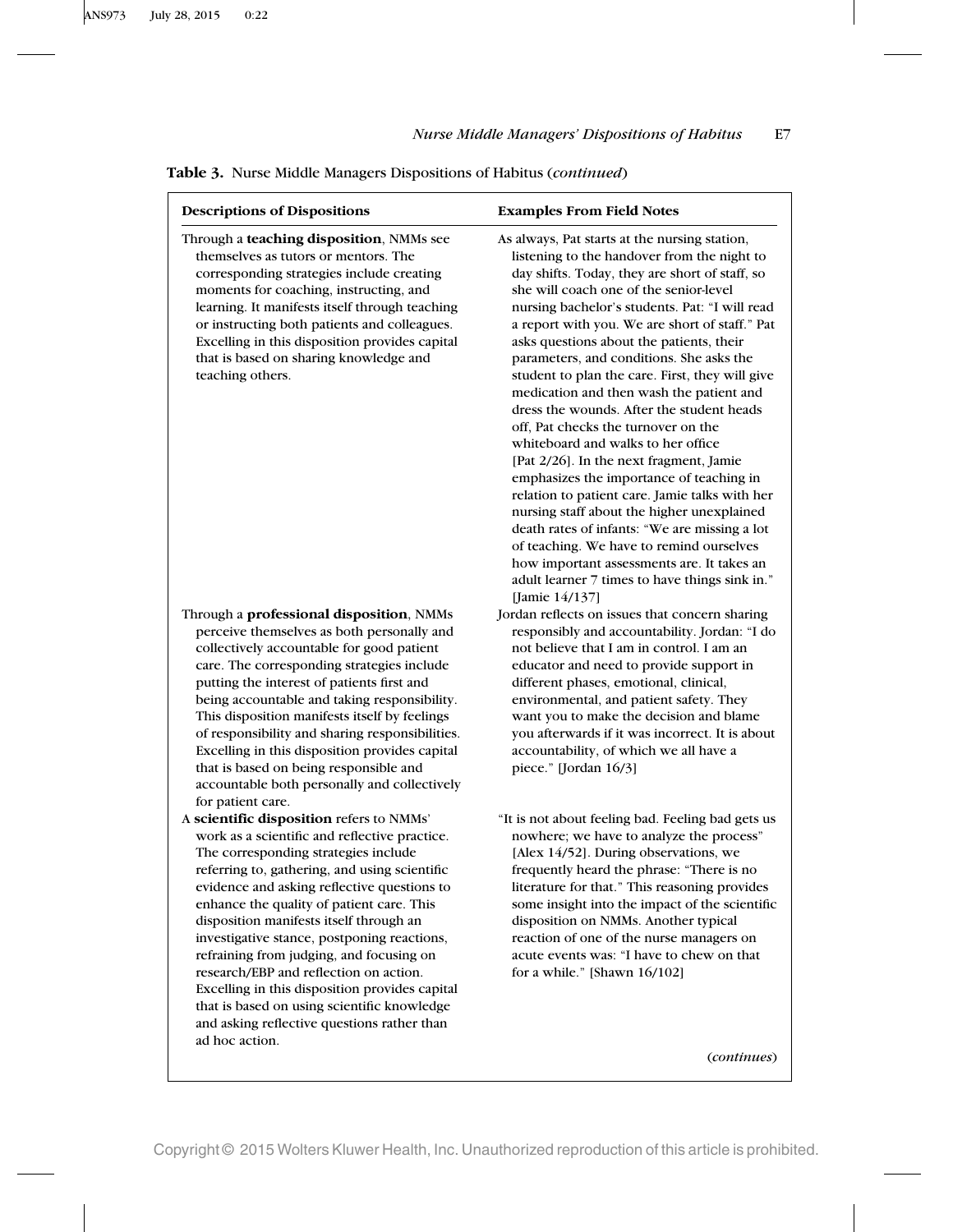| <b>Descriptions of Dispositions</b>                                                                                                                                                                                                                                                                                                                                                                                                                                                                                                                                 | <b>Examples From Field Notes</b>                                                                                                                                                                                                                                                                                                                                                                                                                                                                                                                                                                                                                                                                     |
|---------------------------------------------------------------------------------------------------------------------------------------------------------------------------------------------------------------------------------------------------------------------------------------------------------------------------------------------------------------------------------------------------------------------------------------------------------------------------------------------------------------------------------------------------------------------|------------------------------------------------------------------------------------------------------------------------------------------------------------------------------------------------------------------------------------------------------------------------------------------------------------------------------------------------------------------------------------------------------------------------------------------------------------------------------------------------------------------------------------------------------------------------------------------------------------------------------------------------------------------------------------------------------|
| Through an administrative disposition,<br>NMMs view administrative work as<br>legitimization of their activities. The<br>corresponding strategies include the use of<br>checklists, guidelines, benchmarks, and<br>reports. This disposition manifests itself<br>through a focus on writing reports, filling<br>out checklists, addressing administrative<br>issues, and performing clerical work.<br>Excelling in this disposition provides capital<br>that is based on the correct use of checklists<br>and guidelines and handling administrative<br>procedures. | Terry spends most of her days at the nursing<br>administration office working on the<br>schedule, floating staff, trying to cover each<br>ward, filling out forms and checklists, and<br>making phone calls begging nurses to do a<br>double shift or come for an extra shift. After<br>30 minutes, she has everything well<br>documented. Terry: "I think I covered<br>everyone, thank the Lord!" [Terry 10/46]. In<br>the next fragment, Eli explains that having<br>clear guidelines are key. Eli: "It is all about<br>money. We need some financial guidelines<br>to work it out; otherwise, you start<br>dreaming and they blow the whistle on you.<br>We need a good and clear assignment from |
| A control disposition views NMMs' work as<br>a way to create order and serenity. The<br>corresponding strategies include controlling<br>daily situations by tidying up. This<br>disposition manifests itself through a focus<br>on controlling (complex) situations,<br>creating order and clarity, cleaning up, and<br>clearing up. Excelling in this disposition<br>provides capital that is based on being in<br>control of situations.                                                                                                                          | higher management." [Eli 6/77]<br>Similar to most of the other nurse managers,<br>Pat loves to create order, control, and clean<br>up her desk, agenda, office and ward. I see a<br>lot of the nurse managers clearing up<br>corridors, nursing stations, or laundry<br>rooms. They do it on the run, scanning the<br>environment for clutter, it also cleaning up<br>and clearing up. Making it orderly, neat, and<br>well-organized. Pat: "I really love to clean up<br>this mess!" [Pat $2/69$ ]                                                                                                                                                                                                  |

**Table 3.** Nurse Middle Managers Dispositions of Habitus (*continued*)

some dispositions created more capital than others. Furthermore, the dispositions affect one another; thus, particular combinations of dispositions in particular fields generated capital in unique ways. The analysis of relationships among the various configurations of dispositions provides insights into our second research question regarding the distribution of capital and NMMs supporting role behavior in Magnet, Magnet-related, and non-Magnet hospitals.

We present the 4 sites in chronological order. First, various examples from hospital 1 (Magnet-related) are reported to demonstrate how both caring and clinical dispositions create capital in NMMs' daily work. Second, various examples from hospital 2 (non-Magnet) are provided, whereby we demonstrate how caring and collegial dispositions can become

entangled and overshadow the clinical disposition. Third, we introduce hospital 3 (non-Magnet) and illustrate how administrative and control dispositions can create friction with the professional and teaching dispositions. We conclude with examples from site 4 (Magnet) and demonstration how a scientific disposition can positively affect caring and other dispositions of NMMs' habitus.

## **Site 1: Caring and clinical disposition as key for NMMs' daily work**

*Site 1* participates in the Excellent Care program of the Dutch Nurses Association. It is a vibrant city hospital near the center of town. The open, tolerant, and outspoken city atmosphere is reflected in both the patient and employee populations. Each ward primarily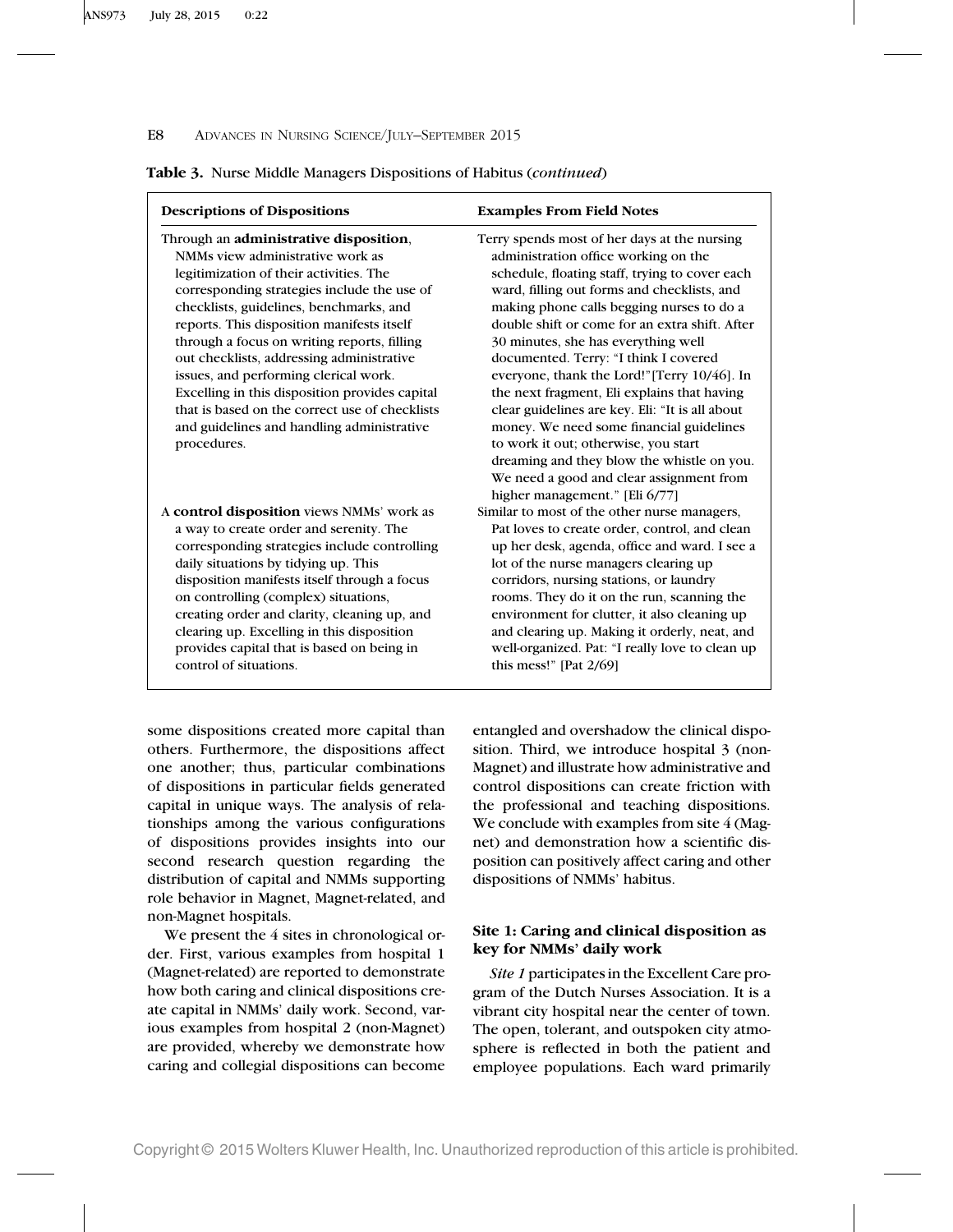has 4-bed patient rooms, with some single patient rooms. The nurse managers' offices are on the ward, at the beginning or end of the corridor. Nurse middle managers (NMMs) refer to them as "my closet or hut." The nursing stations are open and at the center of the wards. NMMs frequently talk to physicians, nursing staff, and patients. The hospital has an average ratio of nurses to patients. Two of the nurse managers had issues with high absenteeism; the others did not. All NMMs collaborated closely and floated personnel to guarantee an optimum nurse-patient ratio.

Three NMMs at site 1 gained capital by prioritizing the caring and clinical dispositions in their work, as demonstrated in the fragments below.

We start at the nursing station. It is 7:30 AM, and the nurses are reading their assignments and patients' files. Toni listens to a discussion between the night shift and a day nurse about giving extra insulin. Toni interrupts: "I would give the extra insulin if I were you." It is noisy at the nursing station. Toni frequently asks the nurses to lower their voices: "Sssshh, don't talk so loud." He does it with a smile, but the nurses know he is serious about it. [Toni 3/66]

The fragment clearly demonstrates caring and clinical dispositions. Toni directly responds to a call for assistance related to a clinical issue. He deliberately remains at the nursing station in the morning to be available and answer ad hoc questions. Thus, he can demonstrate his clinical expertise and involvement with patient care without actually seeing the patients. The nurses on the ward valued these interactions that focused on patient care in the here and now. The direct involvement and availability were especially appreciated. In the next fragment, we meet Kim, who follows the same strategy of being clinically involved and heeding patients' calls for help.

Kim prepares for a round with the thoracic surgeons; she picks up the patient files on the ward. Kim: "This is my chance to see how the patients are doing. Aah, look at him sitting there; yesterday he was still lying in bed wearing his gown and now he is sitting up, completely dressed." [Kim 1/ 5]

For Kim, seeing patients is a key part of her work. Again, the emphasis is not on actually providing care but knowing the patients' conditions and seeing their faces. Both physicians and nurses value Kim's knowledge of the patients admitted to the ward. Being clinically involved and demonstrating one's skill in action provide capital, but there can be a tradeoff between clinical and administrative work.

In the next fragment, we meet Chris, who seldom spends time on the ward or speaks with physicians or about performance improvement. He has conflicts with several physicians and does not make rounds with them or the nursing staff. Seeing patients is not his priority. In an exit interview, a disappointed nurse reports that she does not find Chris accessible or visible or to exhibit clinical interest.

Nurse: "I have to tell the medical residents that we give fraxiparine injections at 10 am, but it never changed [the residents kept prescribing at 6 PM]. No matter how many times I wrote a report or addressed it with you (Chris) or my colleagues, everyone just shrugs their shoulders. It is without obligation, informal. First thing I do when I start my shift is clean up the mess of the other colleagues, and if you address that, you are seen as having a big mouth. Many of my colleagues stopped saying anything; they felt unsafe. I never stopped addressing them, but now I am glad I am gone and do not have to do that anymore." [Chris 5/22]

The fragment illustrates the nurses' frustrations with Chris's behavior of shrugging his shoulders and not taking action. Not "doing" anything is an atypical reaction for NMMs in this hospital and does not provide capital in relation to the caring disposition. Not seeing patients and not discussing patient care with nursing or medical staff reduce capital and erode the supportive role.

## **Site 2: Gaining capital through the collegial disposition: Employees as quasi-patients**

*Site 2* is situated in a relatively new building that was built in 2000 after a merger of 3 smaller local hospitals. It does not participate in the Excellent Care program of the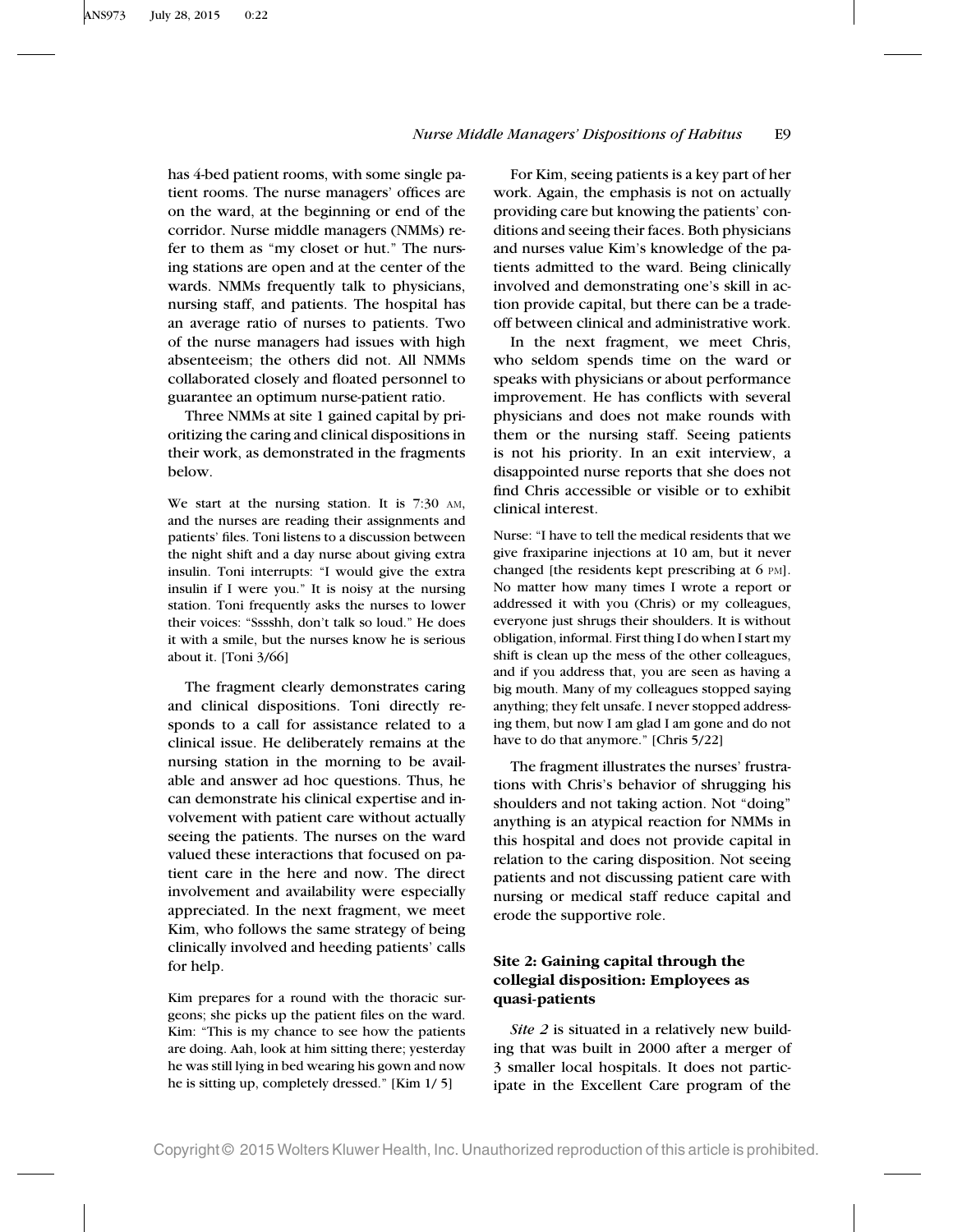Dutch Nurses Association. The building is light, with a calm atmosphere and long, wide corridors with natural stone on the floors. The nurse middle managers (NMMs) have spacious modern offices situated off the wards, which they often share with another NMM with whom they jointly run the same ward. Most of our time was spent in the office; we saw few patients or physicians. The hospital has an average nurse-patient ratio; however, because of a relatively high absentee rate, they struggle to have enough nurses to work the shifts. For the previous 2 years, the hospital has been in what they call an "organic change" process toward a new organizational structure, which creates uncertainty and ambiguity for both managers and nursing staff.

At site 2, the collegial disposition generated more capital than the other dispositions. It was the most valued disposition for staff nurses, nurse managers, and higher management. Capital from the caring and clinical dispositions decreased because the NMMs' main object of care was not the patients but the nursing staff. Employees who played quasipatient roles provided a special connotation for a caring disposition among NMMs. This was first indicated by the prominent role of the company medical officer, who was the only physician with whom NMMs had regular contact. Instead of discussing patients or patient care, they discussed their sick personnel. In the next fragment, NMM Sidney meets with the company medical officer regarding her sick personnel and discusses a certain case. Company Medical Officer:

"It is not that she [a nurse on Sidney's team] does not like you, but you did not give her enough attention." This surprises Sidney; she did give that nurse a lot of attention lately but it never seemed enough. [Sidney 9/39]

The next fragment provides a second indication. Sidney meets with someone from quality improvement (QI). They discuss dynamics on the ward and the team's condition instead of discussing the next step in enhancing patient care:

QI: "How are things?" Sidney: "It is slowly getting better, but the quality keeps simmering; the nurses are in survival mode". QI: "Do you have concerns about the quality of care on the ward?" Sidney: "Last month, we had a lot of missing items from patients, complaints and issues with the attitude of nurses toward medication errors. They also stopped reporting errors. I think half of the errors are not reported; reporting takes too much time. My biggest worry is the fact that the nurses appear less alert. It is a vicious circle; we are monitoring it and try to spend as much time on the ward as possible; every hour we do rounds on the ward to determine how the nurses are feeling and to show our faces. QI: "How do they experience that?" Sidney: "OK, I think. They really need structure. They lost everything; they felt like victims of the situation, turned inward, complaining and feeling like they did not have the capacity to get the work done:" [Sidney 9/90]

In these fragments, the NMM gives less priority to the clinical disposition. A clinical disposition facilitates a focus on clinical issues and QI and supplements the caring deposition's focus on responding to calls for help from patients. However, these NMMs are preoccupied with caring for the staff instead of the patients, which could ultimately compromise quality of patient care. The nursing staff, NMMs, and higher management at this hospital had a strong focus on caring for one another in addition to the patients. Ultimately, by shadowing NMMs and examining the organization from their perspective, we found that at this site, the patient perspective was frequently lost and the main issues in the NMMs' roles concerned employees as quasi-patients. This was what gave the NMMs the most capital.

# **Site 3: Hard play: The administrative and control dispositions versus the professional disposition**

*Site 3* is a city hospital that serves an area of nearly 1 million individuals in one of the most ethnically and linguistically diverse communities in the United States. It does not have a Magnet recognition. It is a hectic place with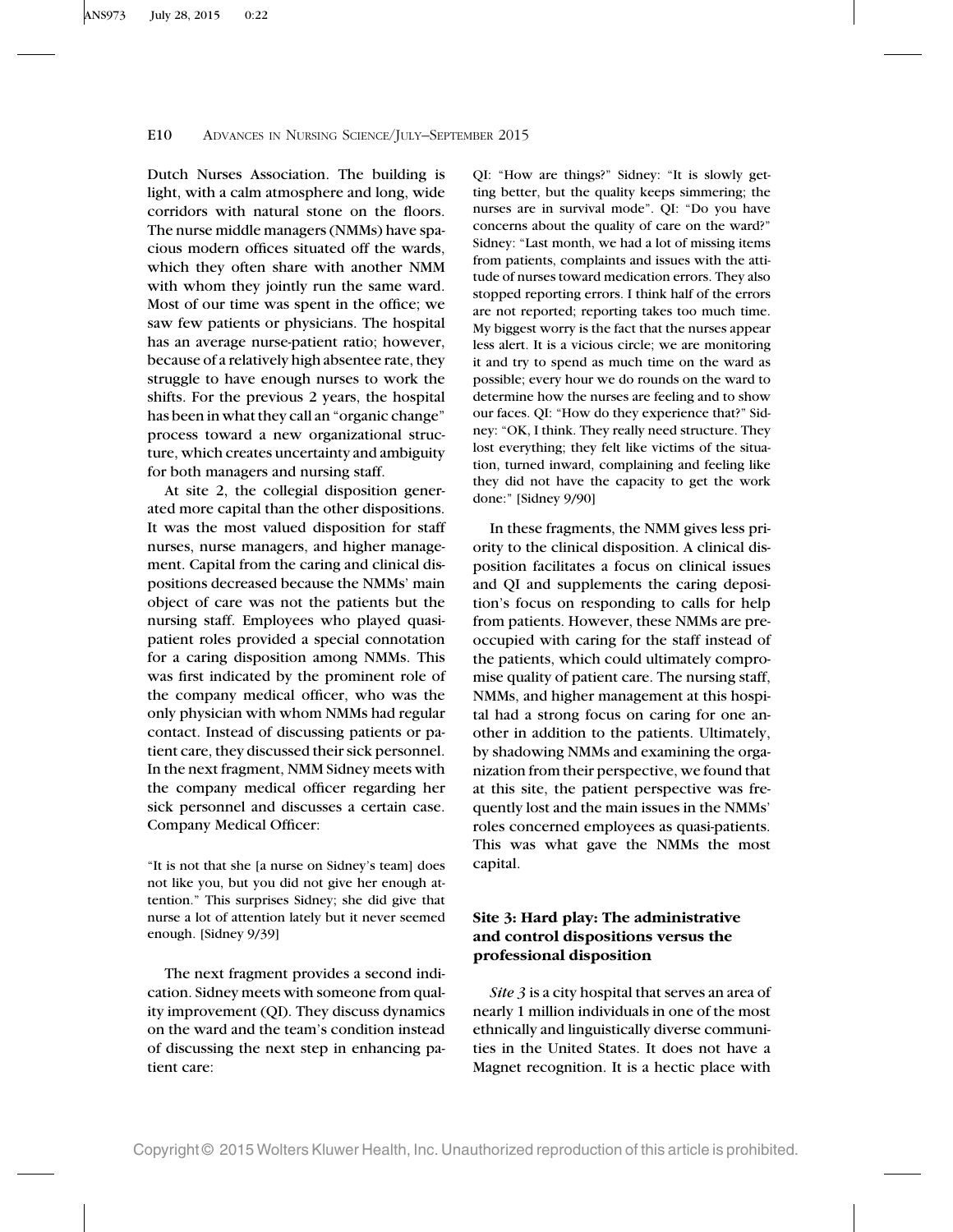a huge turnover in patients. Patients come to the hospital only if there is no other choice, and a majority of patients suffer from severe illness. The wards are clean, but they are worn out and overcrowded. The NMMs' offices are on the ward, do not have windows, and are the size of a closet. During shadowing, we hardly spent any time in the offices; more time was spent at the nursing stations on the ward or in the nursing administration offices on the ground floor. There is a lot of noise from shouting patients and staff, alarms from beds, drip infusions, and telemetry. Although the patient-nurse ratio complies with the norm, the complexity of patients, the high absenteeism, and the high turnover place a great deal of pressure on the patients, staff nurses, and nurse managers.

At site 3, the administrative and control dispositions became visible in the NMMs' work. Both dispositions generated the capital necessary to address a general feeling of distrust between the NMMs and the employees. At this site, there were ambiguities regarding responsibility and accountability, which are part of a professional disposition. Nurse middle managers attempted to control these ambiguities via the creation of checklists and guidelines, which generated a substantive administrative burden. A teaching disposition was also manifested as an instrument of control rather than an instrument for learning, which affected and compromised a professional disposition. Instructing nurses on precisely how to use the checklists and guidelines was emphasized. The following fragment reveals an NMM's controlling and administrating dispositions. It demonstrates that the nurses avoided taking responsibility and attempted to avoid trouble. In the next fragment, we meet NMM Tyler who has to check a 2:1 (refers to a patient-staff ratio of 2:1 employed for wandering or at-risk patients).

Tyler walks into a room and finds a checklist filled out in advance; the nurses' aid (NA) "worked ahead" and checked the boxes for the hours to come. Tyler, in a loud voice: "Don't do that again." NA: "Ok Miss." Tyler: "You are documenting before it happened; I don't want that." Tyler grabs the checklist and shouts: "If I catch you again!" [Tyler 12/119]

This fragment emphasizes a preoccupation with monitoring, checking boxes, and following correct administrative procedures. Both middle management and higher management manifested these behaviors in daily work at this site as is shown in the next fragment.

After a full day on the ward, we finally sit down in her little office. Tyler reflects on what she sees in the organization. She tells me that the lack of trust and double-checks are driving her crazy: "Everything has to be approved by higher management." [Tyler 12/46]

As the examples demonstrate, the roles of the NMMs at this site were influenced by dispositions to control and administer, which were promoted by the organizational field and the controlling approach of higher management. Surprisingly, this approach did not lead to reduced NMM visibility or involvement in clinical and patient-related issues. The NMMs needed the capital from the clinical disposition to teach and instruct: all NMMs were clinically very strong and could be regarded as the primus interpares of the group. The teaching disposition became an instrument with which the NMMs attempted to control the employees and address the ambiguities of the professional disposition regarding responsibility and accountability.

## **Site 4: The scientific disposition as capital generator**

*Site 4* is a top-100 Magnet hospital that has won numerous awards and prizes for its care, treatment, and services. In 2005, it moved to a completely new building. It is a calm and quiet place, with little noise, soft piano music in the corridors, and art on the walls. Green colors and plants suggest a healing environment. All wards have single-bed rooms, with many different pods for the nurses and large, well-lit break rooms for the personnel. The patient-nurse ratio is above the norm, and there are numerous support staff members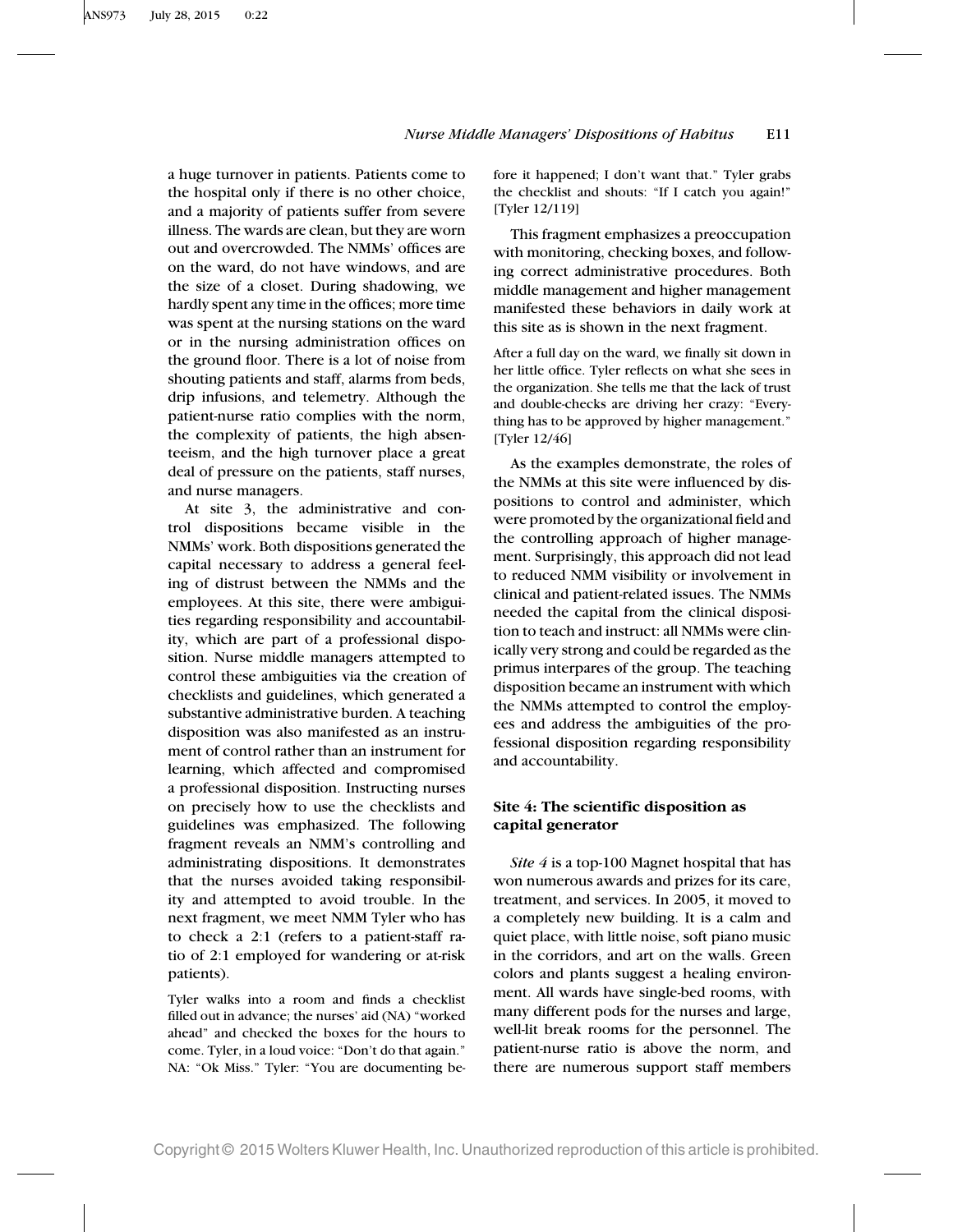on each ward. The hospital increased nursing staff over the previous 7 years despite a decrease in admissions. Performance improvement and patient safety are key issues. The nurse managers' offices are immediately off the wards. We spent more time in the office and in meetings, but this approach did not compromise the visibility of or contact or communication with the team and patients on the ward because the NMMs participated in rounds and multidisciplinary meetings and frequently had short visits to the ward.

In this hospital, a scientific disposition was prominent. The 2 examples of the scientific disposition from Table 3 were both from this site and typical of the NMMs' manners and beliefs. This disposition was manifested in the form of NMMs who were analytic, strategic, in control, and less emotional and ad hoc in their decision making. Postponing reactions and de-escalation were second nature for the NNMs at this site. This leads to a proactive rather than reactive stance, which we observed at the other sites. For example, at the other sites a patient in need would generate a direct reaction, these NMMs would immediately respond to the call for help, thereby embracing the "calamity" and "doing something." At site 4, the NMMs curb this reflex, they postpone and analyze. The next fragment illustrates the analytical aspect of the scientific disposition.

After a medication error meeting I asked Alex about a discussion between her and several other NMMs on a mistake made by one of the nurses who apparently felt bad about her error. Alex explained: "It is not about feeling bad; feeling bad gets us nowhere. We have to analyze the process." [Alex 14/52]

Alex demonstrates that in this field, the caring and collegial dispositions provide capital, but they are applied in a more analytical and investigative stance. The emergence of the scientific disposition affected the manifestations of the other 7 dispositions. The caring disposition was less ad hoc and reactive, and clinical practice became more evidence based. Within the collegial disposition, greater feedback was provided, and reflective questions were asked; teaching became less about instructing and more about critical thinking. The professional disposition was characterized by taking responsibility for patient outcomes, and the administrative and control dispositions profited from this analytical stance by the availably of the data necessary to improve performance and the quality of care. In the next fragment, Shawn shares her analysis of a situation with an orthopedic surgeon.

Shawn: "We are at the high end of LOS (length of stay), $-1.8$  is best practice; we are at 3.2. We can improve if we focus on no nerve block during the operation, physiotherapy on the day of surgery, coaching, bowel regiment and pain regiment. We need to gain market." [Shawn 16/136]

The scientific disposition at this site positively affected NMMs' role behavior. The NMMs expressed no sense of role ambiguity or feelings of being torn between professional and managerial work, which resulted in a strong focus on nurse-sensitive patient outcomes and performance improvement.

## **DISCUSSION**

This article depicts NMMs' habitus as a set of 8 dispositions: caring, clinical, collegial, teaching, professional, scientific, administrative and control. Together, these dispositions give rise to a limited number of behavioral strategies. The findings demonstrate that, from an organization-as-field perspective, in particular hospitals, certain dispositions create more capital than others, thereby enhancing or decreasing NMMs' supporting role behavior. The caring and clinical dispositions were crucial to nurse managers' support at site 1. At site 2, a collegial disposition generated capital but also compromised a focus on patient care when NMMs related to staff nurses as quasi-patients. A strong emphasis on control and administration at site 3 affected the professional disposition, leading to excessive monitoring and checking, which hindered the deployment of a supporting role. At site 4 the scientific disposition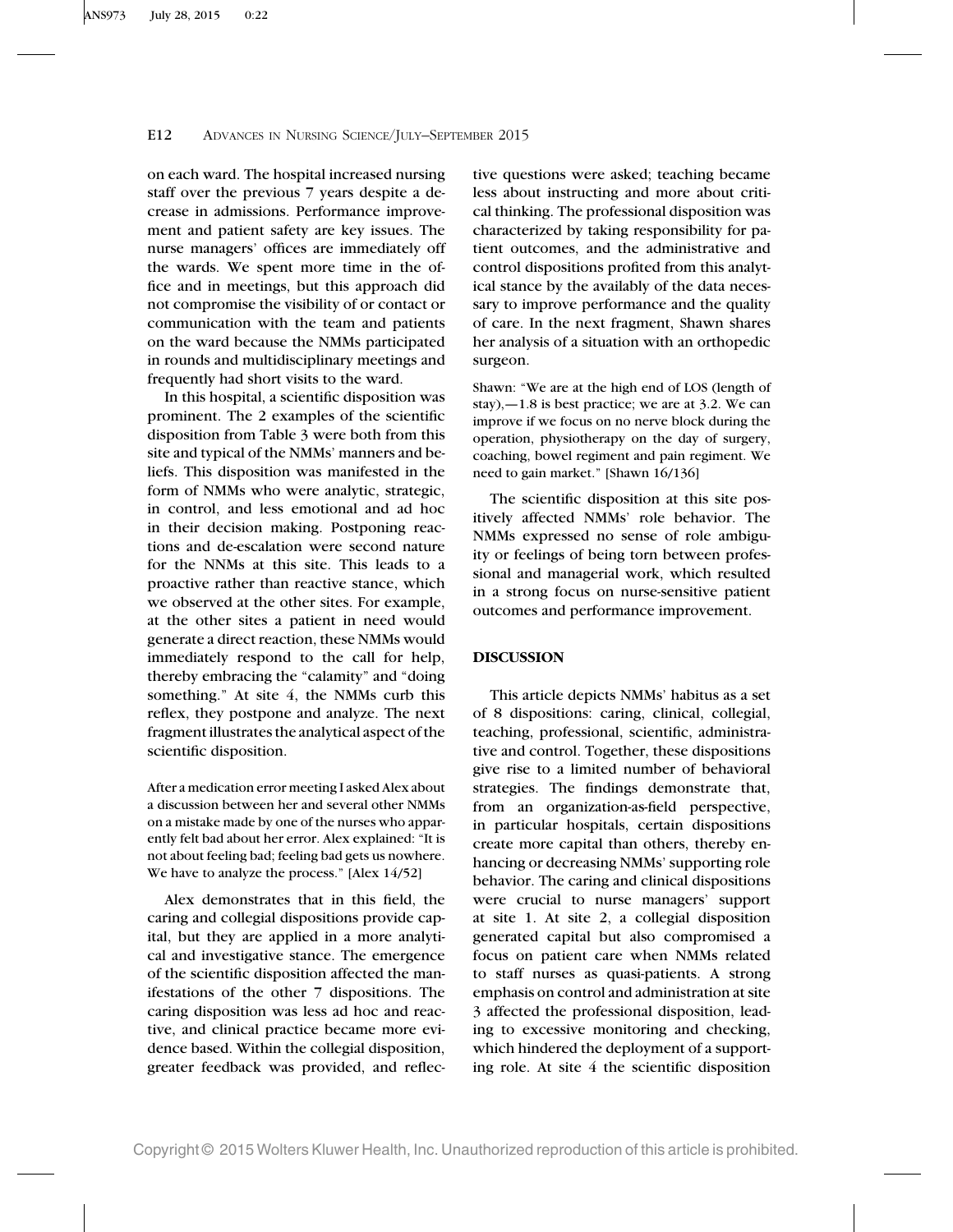positively affected all the other 7 dispositions of NMMs habitus, leading to an increase in capital related to NMMs role behavior.

The findings contribute to the existing literature regarding the importance of supporting roles of NMMs.<sup>6,8,17,42</sup> The manifestations of caring and clinical dispositions at site 1 are in line with studies that emphasize the importance of visibility, availability, and clinical involvement for nurse managers.<sup>6,8,17,42</sup> The manifestations of the administrative and control dispositions at site 3 extend recent research emphasizing the challenges involving staff nurses and management in shaping care that meets patients' expectations and the impact on nursing management of a system dominated by controlling costs.8

In addition, the Bourdieusian analysis led to 4 new insights that demand further discussion because they explain how the interactions among the various dispositions of habitus influenced the supporting role in Magnet, Magnet-related, and non-Magnet hospitals. We first discuss hybrid, boundary spanning roles of NMM's followed by an elaboration on the definition of the caring disposition from Table 3. Next we address the ambiguous role of the collegial disposition of NMMs at site 2 and reflect on the importance of the scientific disposition for supportive practices of NMMs at site 4.

First, the analysis contributes to the existing literature on hybrid management and boundary spanning behavior<sup>17-20</sup> by demonstrating that habitus, as a dynamic system of dispositions in a nested organization-asfield, extends beyond the "2-way window" metaphor, which denotes the hybridity of "managerial professionals."<sup>19</sup> Nurse middle managers do not necessarily balance between "2 windows" (ie, management and clinical), but they do have to balance between a wide variety of dispositions: caring, clinical, collegial, teaching, professional, scientific, administrative, and control. The findings also indicate that the daily challenges of NMMs are more varied and fine-grained than the challenges between "the managerial domain and the clinical domain" as studies of Sørensen $11$ and Orvik $12$  portray.

Second, in Table 3, we described the caring disposition as follows: "NMMs see patients as individuals who require care and attention. The corresponding strategies include answering the call for help of the other in the here and now; ad hoc, reactive reactions, and quick judgment. The caring disposition manifests itself by scanning the environment for calls for help." It is important to realize that caring is viewed as a central aspect in the field of nursing. In our study, the caring disposition also plays an essential role. However, despite its fundamental place in clinical practice, researchers and scholars have failed to reach a common definition. $43,44$  Our description builds on Levinas' notion of care. He explained and justified why being there for the "Other" is an indisputable duty. This responsibility for the "Other" consists in "not letting the Other alone,"45(p119) in other words, "s'occuper de l'autre,"46(p92) (French for "to take care of the other"). Analogous to Levinas' notion of care, a publication by the researcher Kim refers to "an enthusiasm to respond to a patient's needs." $47(p38)$  At site 1, 2, and 3, the NMMs unreflectively "took care of the other" and responded immediately to needs. This disposition to care gave them capital and enhanced their supportive role; however, our findings also revealed the tradeoff of this disposition, which is underexposed in contemporary nursing literature.

Third, at site 2, the tradeoff of the caring dispositions became visible. The NMMs at this site could not cope with the calls for help. This occasionally led to feeling drained and stressed, which is in line with other literature on NMMs' role challenges.<sup>11-16</sup> Because NMMs did not interact directly with patients or physicians on a daily basis, neither caring nor clinical dispositions manifested themselves unequivocally, leading to a decrease in capital. However, these NMMs' tendency to take care of the "Other" remained and manifested itself in typical relationships with staff nurses. This, in turn, resulted in a collegial disposition infused with characteristics of the caring disposition. This interplay between 2 dispositions led to a supportive and caring role of the NMMs regarding the hospital's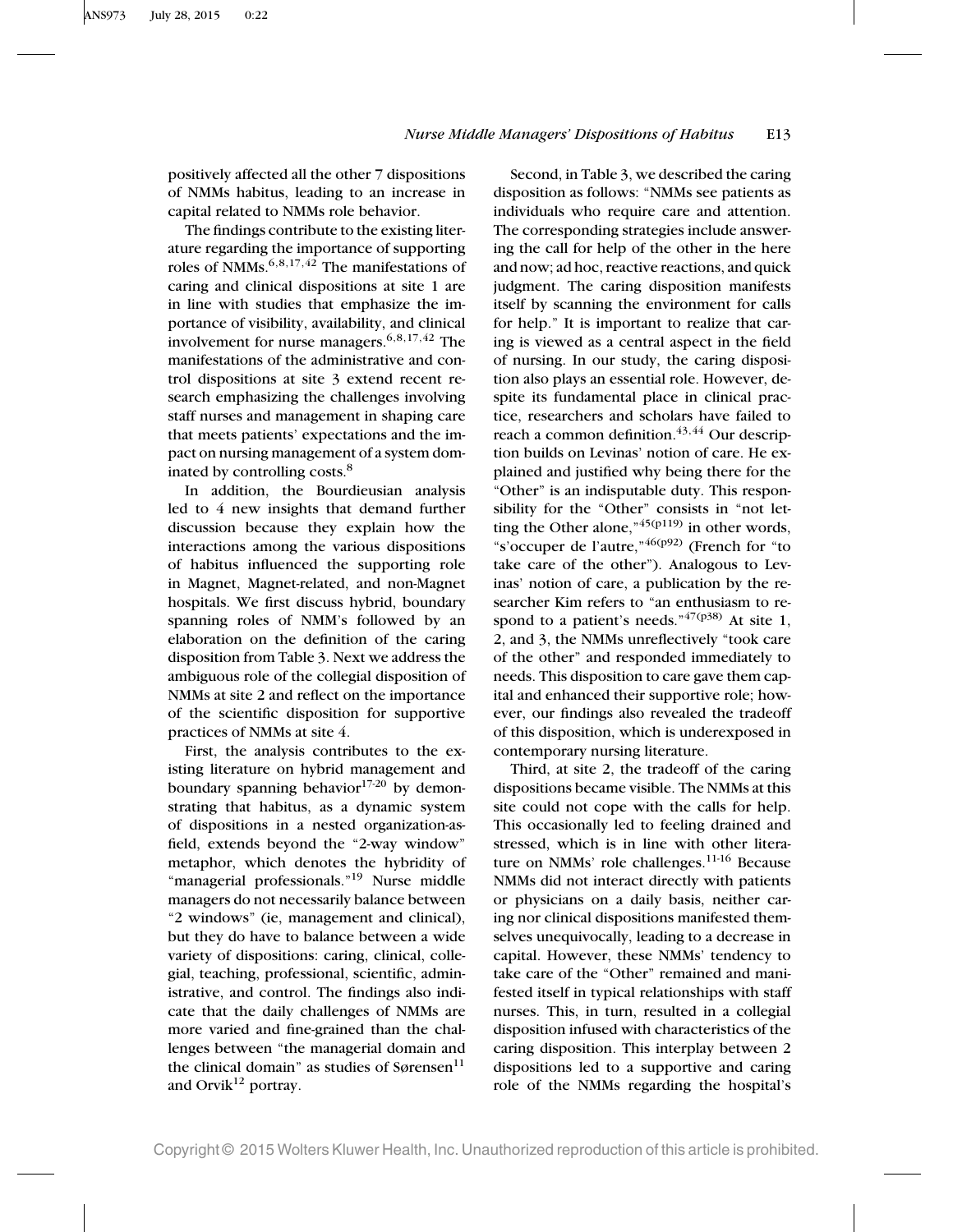employees but ultimately isolated them from direct patient care, which led to a loss of capital.

Finally, a very interesting finding of this study concerns the role of the scientific disposition at the fourth site. This disposition enhanced the capital-generating aspects of the other dispositions of NMMs' habitus and aligned most closely with the caring and clinical dispositions. It resembles the critical thinking disposition described by Profetto-McGrath.<sup>33</sup> It was manifested by curbing or postponing ad hoc reactions and asking critical questions regarding both patient care and employee satisfaction. One could argue whether the label "scientific" fits the description, and perhaps a label of a "reflective" or "investigative" disposition would be more appropriate and aligned with NMM reflective practice literature.<sup>48</sup> In defining this disposition, we follow Horton-Deutsch and Sherwood, $49$  who compare reflection to the scientific process. They concisely describe the particular value of profound, third-level reflection in the scientific process: "Reflection is like the academic process of describing, analyzing, synthesizing and evaluating with the addition of self-awareness."49(p949) Third-level reflection can therefore help to systematically examine experiences and situations from various perspectives to increase self-awareness and promote learning from experience.<sup>49</sup> The scientific disposition at site 4 facilitated thirdlevel reflection, which helped the NMMs curb ad hoc reactions and the urgency of responding to the needs of the "Other" that can easily accompany the caring disposition. Moreover, the scientific disposition helped NMMs avoid compromise in being attentive to patients and clinically involved.

One limitation of this article is that the central focus on habitus and dispositions of NMMs in the empirical analysis may have inadvertently downplayed the role of organizational fields in our analysis. The shadowing method was crucial for the description of dispositions and "in situ" behavior in managerial work, but appeared less suitable for capturing the organization-as-field perspective. This led to a less explicit analysis of organization-as-field characteristics related to Magnet, Magnet-related, and non-Magnet hospitals. According to Vaughan,  $^{28}$  the separation of Bourdieu's concepts and the difficulty of using them relationally are not limited to ethnographic organizational case studies. Sallaz and Zavisca<sup>50</sup> found that of all articles citing Bourdieu in 4 prominent American sociology journals between 1980 and 2004, only 9% (21 of 235) employed all of his main concepts relationally. We believe that the thorough description of habitus as system of dispositions could potentially help researchers to further explore the relationship between NMMs habitus and the field characteristics of the various sites in the near future. By doing so, a more relational analysis of Bourdieu's concepts of habitus, field, and capital can be developed. Second, the effect that a researcher has on the situation he or she is researching, called the observer effect, is an obvious issue in shadowing. We cannot be certain whether the NMMs altered their behavior when the researcher was present. McDonald,<sup>38</sup> therefore, argues that the observer effect can be neither ruled out nor measured. However, we noticed that the fast pace of NMMs' work allowed them to not take into account that they were being shadowed. McDonald, $38$  moreover, suggests that it is possible to directly discuss observer effects with those being observed. During shadowing, we discussed how "normal" the NMM's day had been. All managers responded that the shadowing either did not alter their behavior or only had a small influence on their daily work.

Future study on the scientific disposition is also warranted. The scientific disposition did not manifest itself as strongly in the Dutch EC hospital as in its US counterpart. To further implement EC as potential new model of care, we recommend the development of an educational program for NMMs that emphasizes the use of reflective and investigative stances within a scientific disposition. Second, we recommend a more in-depth investigation of how NMMs' habitus influences the leadership practices of nurse man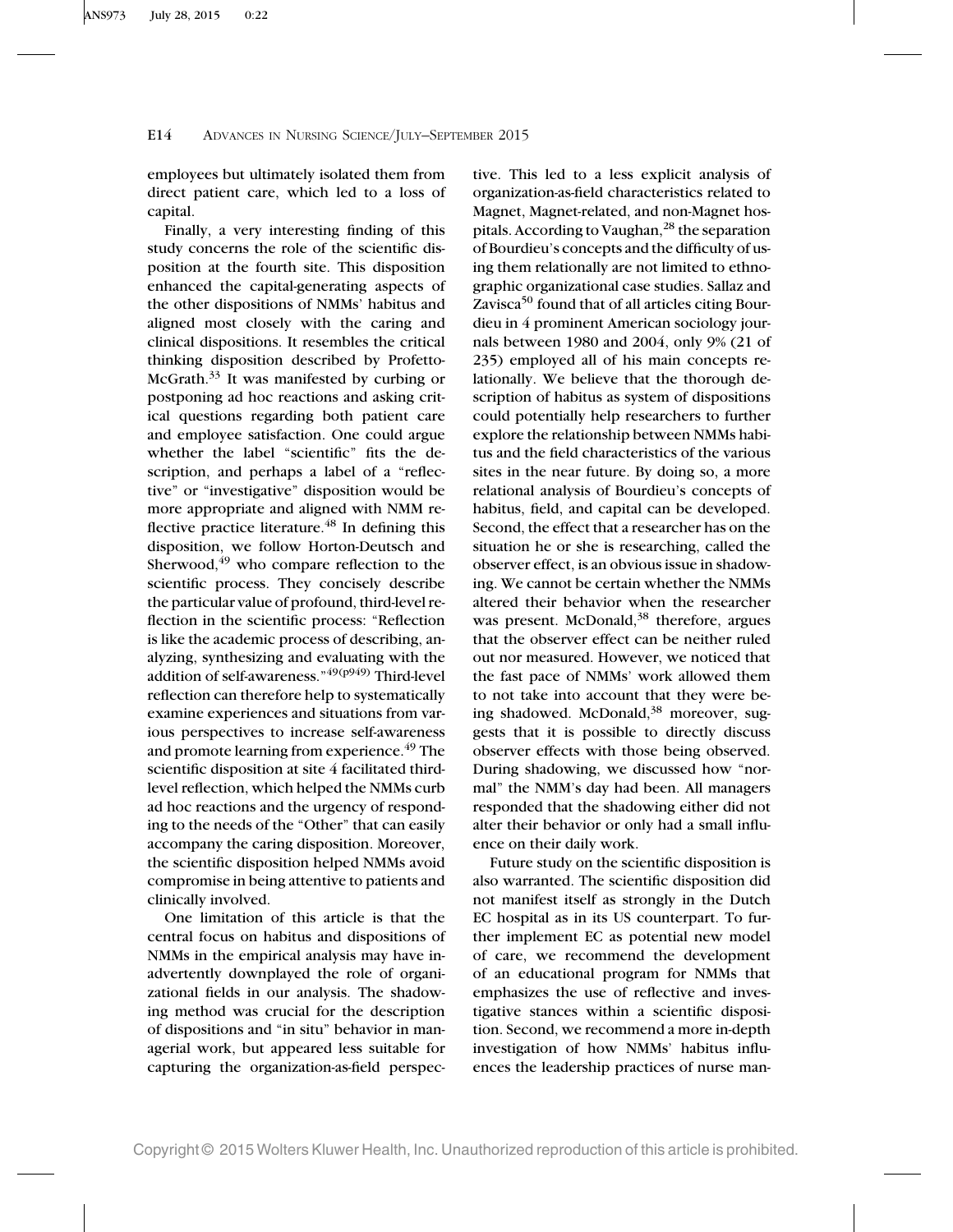agers and the impact of organizational context on nurse managers' work and challenges. These recommendations may contribute to the improved training and development of future nurse managers, who must cope with increasingly complex demands and work environments.

## **CONCLUSION**

Both caring and clinical dispositions enhance NMMs' capital and contribute to their supportive roles by fostering practices of being visible and discuss patient-related issues. Solely being supportive toward employees and seeing them as quasi-patients, without emphasis on patient-related caring and clin-

#### **REFERENCES**

- 1. Flynn M, McCarthy G. Magnet hospital characteristics in acute general hospitals in Ireland. *J Nurs Manag*. 2008;16(8):1002-1011.
- 2. Grant B, Colello S, Riehle M, Dende D. An evaluation of the nursing practice environment and successful change management using the new generation magnet model. *J Nurs Manag*. 2010;18(3):326-331.
- 3. de Brouwer BJM, Kaljouw MJ, Kramer M, Schmalenberg C, van Achterberg T. Measuring the nursing work environment: translation and psychometric evaluation of the essentials of magnetism. *Int Nurs Rev*. 2014;61(1):99-108.
- 4. Kramer M, Schmalenberg C. Staff nurses identify essentials of magnetism. In: *Magnet Hospitals Revisited: Attraction and Retention of Professional Nurses*. Silver Spring, MD: American Nurses Association; 2002:25-59.
- 5. American Nurse Credentialing Center. *Application Manual. Magnet Recognition Program*. Washington, DC: American Nurse Credentialing Center; 2008.
- 6. Kramer M, Maguire P, Schmalenberg C, et al. Nurse manager support: what is it? Structures and practices that promote it. *Nurs Adm Q*. 2007;31(4):325-340.
- 7. Schmalenberg C, Kramer M. Nurse manager support: how do staff nurses define it? *Crit Care Nurse*. 2009;29(4):61-69.
- 8. Kieft RA, de Brouwer BB, Francke AL, Delnoij DM. How nurses and their work environment affect patient experiences of the quality of care: a qualitative study. *BMC Health Serv Res*. 2014;14(1): 249.
- 9. de Brouwer B. Excellente zorg [excellent care]. Nederlands Tijdschrift voor Evidence Based Practice *[Dutch Journal of Evidence Based Practice]*. 2014;12(1):4-6.

ical issues, jeopardizes nurse managers' supportive role and ultimately decreases their capital. A scientific disposition, however, enhances NMMs' supportive role through practices of avoiding ad hoc reactions and the tendency of unreflectively answering the call for help. Hence, asking reflective questions crucially enhances the capital of NMMs. With regard to the further introduction and development of Magnet (-related) programs, it is important that caring, clinical, and scientific dispositions are combined to facilitate the supportive role of NMMs. Especially investigative and reflective role behaviors are a central component for creating a productive and healthy work environment for nurses and high-quality patient care.

- 10. Udod SA, Care WD. "Walking a tight rope": an investigation of nurse managers' work stressors and coping experiences. *J Res Nurs*. 2012;18(1):67-79.
- 11. Sørensen EE, Delmar C, Pedersen BD. Leading nurses in dire straits: head nurses' navigation between nursing and leadership roles. *J Nurs Manag*. 2011;19(4):421-430.
- 12. Orvik A, Vågen SR, Axelsson SB, Axelsson R. Quality, efficiency and integrity: value squeezes in management of hospital wards. *J Nurs Manag*. 2013;23(1):65-74.
- 13. Shirey MR. Stress and coping in nurse managers: two decades of research. *Nurs Econ*. 2006;24(4):193-203.
- 14. Shirey MR, Ebright PR, McDaniel AM. Sleepless in America: nurse managers cope with stress and complexity. *J Nurs Adm*. 2008;38(3):125-131.
- 15. Shirey MR, McDaniel AM, Ebright PR, Fisher ML, Doebbeling BN. Understanding nurse manager stress and work complexity: factors that make a difference. *J Nurs Adm*. 2010;40(2):82-91.
- 16. Taylor B, Roberts S, Smyth T, Tulloch M. Nurse managers' strategies for feeling less drained by their work: an action research and reflection project for developing emotional intelligence [published online ahead of print March 21, 2014]. *J Nurs Manag*. 2014; doi:10.1111/jonm.12229.
- 17. Meyer RM, O'Brien-Pallas L, Doran D, Streiner D, Ferguson-Pare M, Duffield C. Front-line managers as boundary spanners: effects of span and time on nurse supervision satisfaction. *J Nurs Manag*. 2011;19(5):611-622.
- 18. Allen D. Doing occupational demarcation: the "Boundary-work" of nurse managers in a district general hospital. *J Contemp Ethnogr*. 2000; 29(3):326-356.